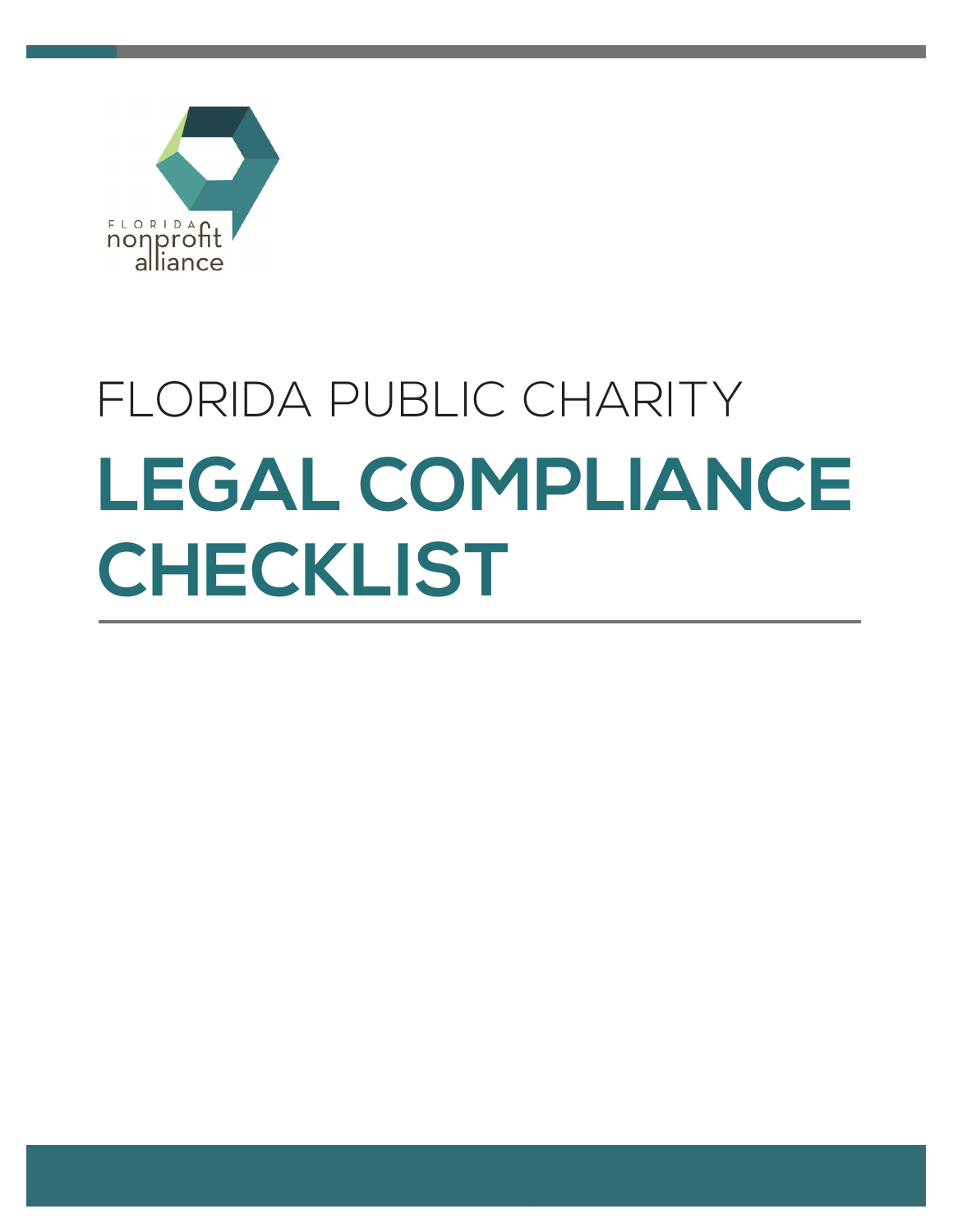### **MISSION**

The Florida Nonprofit Alliance informs, promotes, and strengthens the nonprofit sector in order to create more vibrant communities across the state.

## **THANK YOU**

to the following partners for making this report possible:









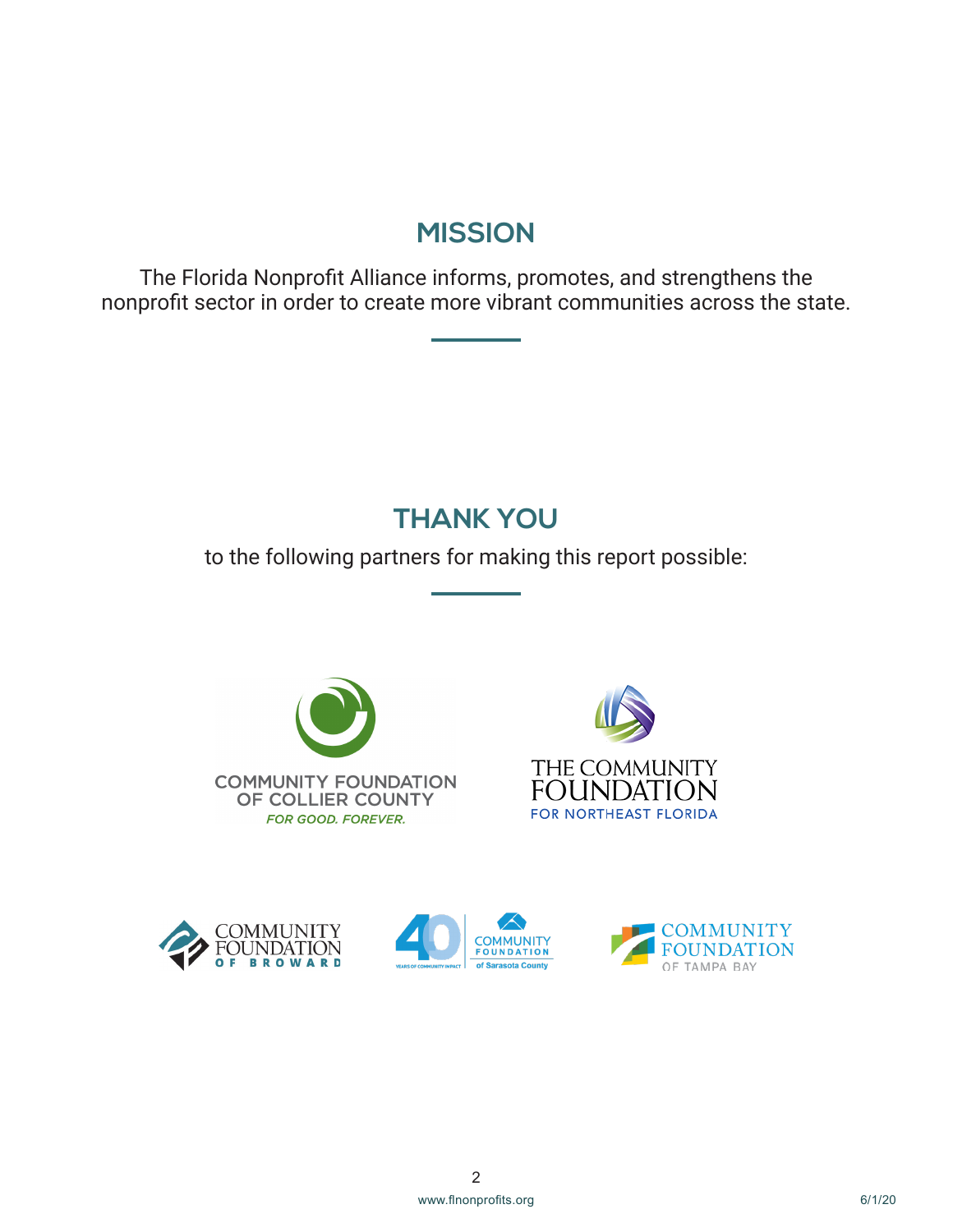This legal compliance checklist was created by the Florida Nonprofit Alliance. It outlines laws applicable to Florida nonprofits regarding their governance, advocacy, human resources, and fundraising. This checkist is not intended to give legal advice and before relying on any of the contents herein the nonprofit should consult with an attorney. The checklist is intended as a compliance tool for Florida nonprofits classified as public charities under Internal Revenue Code Section 501(c)(3). In order to be classified as a public charity under IRC Section 501(c)(3), a nonprofit generally must be a church, hospital, qualified medical research organization affiliated with hospitals, schools, colleges and universities or must meet one of the public support tests provided for under the IRC. Florida nonprofits that are not classified as public charities under IRC Section 501(c)(3) may be subject to different rules and regulations and should not rely on this checklist as a compliance tool.

#### **What is the public support test for a public charity?**

A new section 501(c)(3) organization will be classified as a public charity, and not a private foundation, during its first five years if it can show when it applies for tax-exempt status that it can reasonably expect to be publicly supported. The IRS will then monitor a new organization's public charity status after the first five years of existence based on the public support information reported annually by the organization on Schedule A of Form 990 based on a five-year computation period that includes the current year and the four prior years. Beginning with the organization's sixth year and for all succeeding years, if an organization meets the public support test on Schedule A, the organization qualifies as a public charity for its current year and the next tax year. If a publicly supported charity fails the public support test for two consecutive years, it will be reclassified as a private foundation and will be subject to different rules and regulations.

There are two public support tests for public charities: One for organizations described in sections 509(a)(1) and 170(b)(1)(A)(vi) of the Internal Revenue Code, and one for organizations described in section 509(a)(2). Both tests measure public support over a five-year period.

Generally, the 509(a)(1) test requires that the organization receive at least one-third of its support from contributions from the general public, or meet the 10 percent [facts and circumstances test.](https://www.irs.gov/charities-non-profits/exempt-organizations-annual-reporting-requirements-form-990-schedules-a-and-b-facts-and-circumstances-public-support-test)

Generally, the 509(a)(2) test requires that the organization receive more than one-third of its support from contributions from the general public and/or from gross receipts from activities related to its tax-exempt purposes. Under the 509(a)(2) test, an organization can receive no more than one-third of its support from gross investment income and unrelated business taxable income.

| <b>Have you</b>                                                                                                                                 | Who has to do it                                                                                  | How and when to do it                                                                                                                                                                                                                                                                                                                                                                                                                                                                                               |
|-------------------------------------------------------------------------------------------------------------------------------------------------|---------------------------------------------------------------------------------------------------|---------------------------------------------------------------------------------------------------------------------------------------------------------------------------------------------------------------------------------------------------------------------------------------------------------------------------------------------------------------------------------------------------------------------------------------------------------------------------------------------------------------------|
| <b>Filed Articles of</b><br>Incorporation and<br>held initial board<br>meeting to adopt<br><b>Bylaws and related</b><br>qovernance<br>policies? | . All FL public charities must file Articles of<br>Incorporation with the FL Department of State. | • File with the Florida Department of State Division of<br>Corporations https://dos.myflorida.com/sunbiz/<br>start-business/efile/fl-nonprofit-corporation/<br>• Adopt bylaws and related governance policies at your<br>initial board meeting.<br>· Florida public charities are required to have a minimum<br>of three board members.<br>· Florida nonprofit corporations statute can viewed here.<br>http://www.leg.state.fl.us/statutes/index.cfm?App_<br>mode=Display_Statute&URL=0600-0699/0617/0617.<br>html |

#### 3 www.flnonprofits.org 6/1/20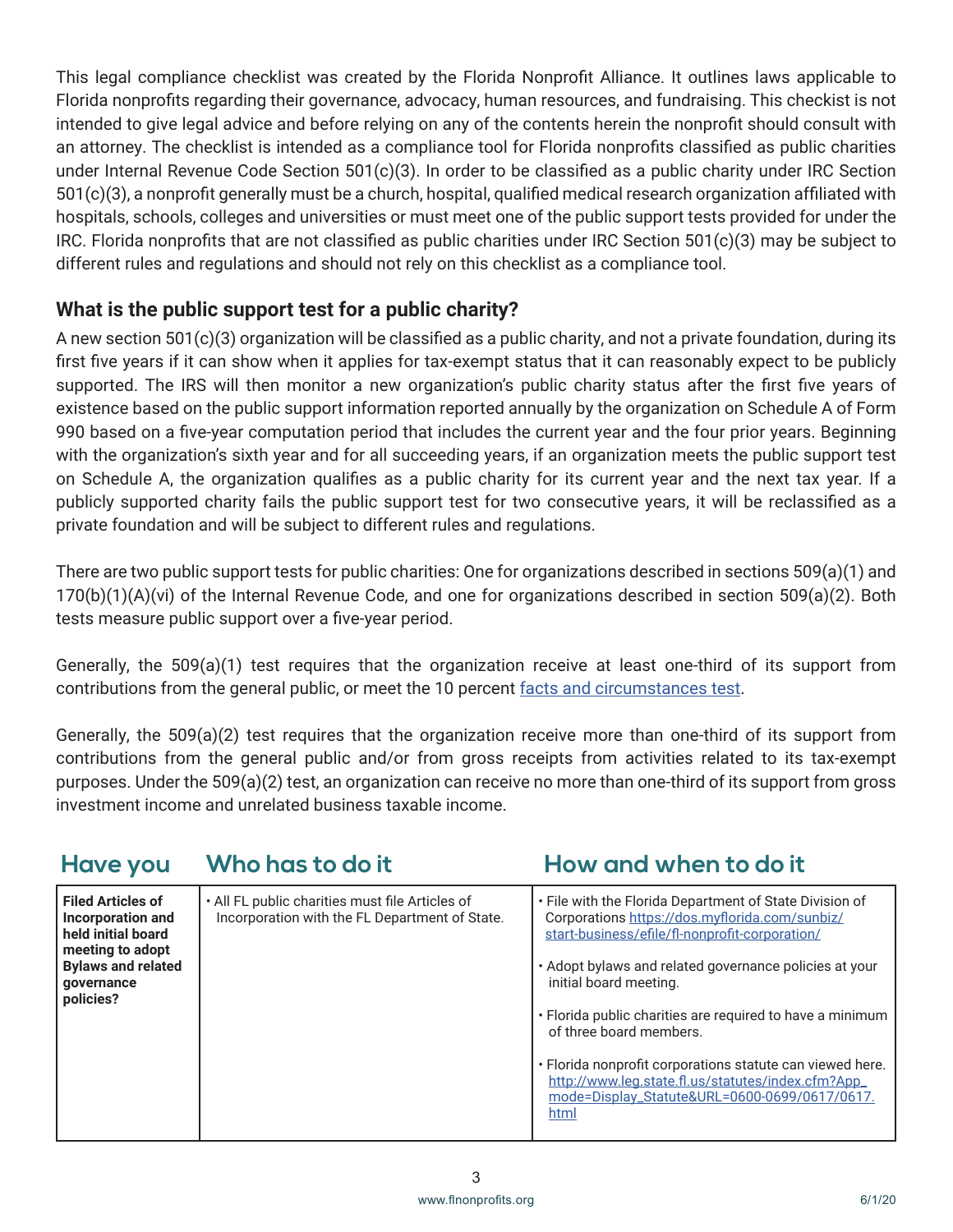| <b>Filed Annual Report?</b>                                                                                                                                                               | · All FL public charities must file an annual report<br>with the FL Department of State.                                                                                                                                                                                                                                                                                                                                                                                                                                                                                                                                                                                                                                                                                                                                                                                                                                                                                                                                                                                                                                                                                                                                                                      | . Each year following the year in which a FL public<br>charity was formed the public charity must file an<br>annual report with the FL Department of State by<br>May 1.                                                                                                                                                                                                                                                                                                                                                                                                                                                                                                                                                                                                                                                                                                                             |
|-------------------------------------------------------------------------------------------------------------------------------------------------------------------------------------------|---------------------------------------------------------------------------------------------------------------------------------------------------------------------------------------------------------------------------------------------------------------------------------------------------------------------------------------------------------------------------------------------------------------------------------------------------------------------------------------------------------------------------------------------------------------------------------------------------------------------------------------------------------------------------------------------------------------------------------------------------------------------------------------------------------------------------------------------------------------------------------------------------------------------------------------------------------------------------------------------------------------------------------------------------------------------------------------------------------------------------------------------------------------------------------------------------------------------------------------------------------------|-----------------------------------------------------------------------------------------------------------------------------------------------------------------------------------------------------------------------------------------------------------------------------------------------------------------------------------------------------------------------------------------------------------------------------------------------------------------------------------------------------------------------------------------------------------------------------------------------------------------------------------------------------------------------------------------------------------------------------------------------------------------------------------------------------------------------------------------------------------------------------------------------------|
| Filed IRS Form 1023<br>to apply for federal<br>corporate tax<br>exemption and<br>made it available<br>to the public?                                                                      | . All public charities with gross receipts of \$5,000<br>or more that would like to receive tax-deductible<br>grants or contributions.<br>· Generally, organizations with annual gross<br>receipts of \$50,000 or less and total assets<br>of \$250,000 or less may file the online Form<br>1023-EZ.                                                                                                                                                                                                                                                                                                                                                                                                                                                                                                                                                                                                                                                                                                                                                                                                                                                                                                                                                          | · File within 27 months of incorporation for retroactive<br>recognition of tax exemption to date of incorporation.<br>. As of January 31, 2020, the IRS requires that Form<br>1023 be completed and submitted online through<br>Pay.gov. Applicants are required to have a Pay.gov<br>account and payment of the user fee must be made<br>electronically.<br>. Make your form available for review by anyone who<br>requests it.                                                                                                                                                                                                                                                                                                                                                                                                                                                                    |
| Filed Form 990,<br>990-EZ, or 990-N<br>(e-Postcard) and<br>made your forms for<br>the past three years<br>publicly available?                                                             | · Public charities with \$50,000 or less in annual<br>gross receipts may use the online Form 990-N<br>(e-Postcard). Public charities who are not<br>required to file Form 1023 because they have<br>gross receipts under \$5,000 will still need to fill<br>Form 990-N.<br>· Public charities with annual gross receipts of<br>more than \$50,000 or with an average of more<br>than \$50,000 over the past three years must file<br>Form 990 or Form 990-EZ.<br>· Public charities with annual gross receipts under<br>\$200,000 and total assets under \$500,000 may<br>file Form 990-EZ.<br>. All supporting or controlling organizations must<br>file Form 990 or 990-EZ.<br>· For fiscal years beginning on or after July 2, 2019<br>most public charities are required to file Form 990<br>or 990-EZ electronically.<br>. Public charities that fail to file their Form 990,<br>990-EZ or 990-N for three consecutive years will<br>automatically lose their tax-exempt status.<br>However, the IRS is required to provide notice of<br>the possibility of this revocation to organizations<br>that have failed to file for two consecutive years.<br>· Churches, their integrated auxiliaries, and<br>conventions or associations do not have to file. | • The form is due each year by the 15th day of the 5th<br>month following the end of your fiscal year (e.g. May<br>15 of your fiscal year ends Dec. 31 or Nov. 15 if your<br>fiscal year ends June 30).<br>. For information on which form to file, see https://www.<br>irs.gov/charities-non-profits/form-990-series-which-<br>forms-do-exempt-organizations-file-filing-phase-in<br>· You must make your applicable Form 990s available<br>for review by anyone who requests them. You must<br>provide immediately for in-person requests or within<br>30 days in the case of written requests. You may<br>charge a reasonable copying fee plus actual postage,<br>if any.<br>• The IRS customer service line for tax exempt entities is<br>877-829-5500 (Note that the line is currently<br>unavailable due to COVID-19). Also, you should<br>consult with your CPA for more details on Form 990 |
| <b>Adopted and</b><br>adhere to policies to<br>policies of interest,<br>gift acceptance,<br>Form 990 review,<br>whistleblower<br>protection and<br>document retention<br>and destruction? | · Most public charities<br>. On Part VI of Form 990, public charities may be<br>required to indicate whether they have each of<br>these policies in place.<br>. On Part VI of Form 990, public charities are also<br>asked whether its officers, directors, trustees, and<br>key employees are required to disclose annually<br>interests that could give rise to conflicts.                                                                                                                                                                                                                                                                                                                                                                                                                                                                                                                                                                                                                                                                                                                                                                                                                                                                                  | · See FNA Document Retention Policy Page:<br>https://flnonprofits.org/page/RecordRetention<br>· See National Council of Nonprofits Sample whistle<br>blower policy: https://www.councilofnonprofits.org/<br>sites/default/files/Sample%20WhistleblowerPolicy%20<br>2.2010.pdf<br>· See National Council of Nonprofit's Sample conflict of<br>interest policy: https://www.councilofnonprofits.org/<br>tools-resources/conflicts-of-interest<br>· See National Council of Nonprofit's Sample gift<br>acceptance policy: https://www.councilofnonprofits.<br>org/tools-resources/gift-acceptance-policies                                                                                                                                                                                                                                                                                             |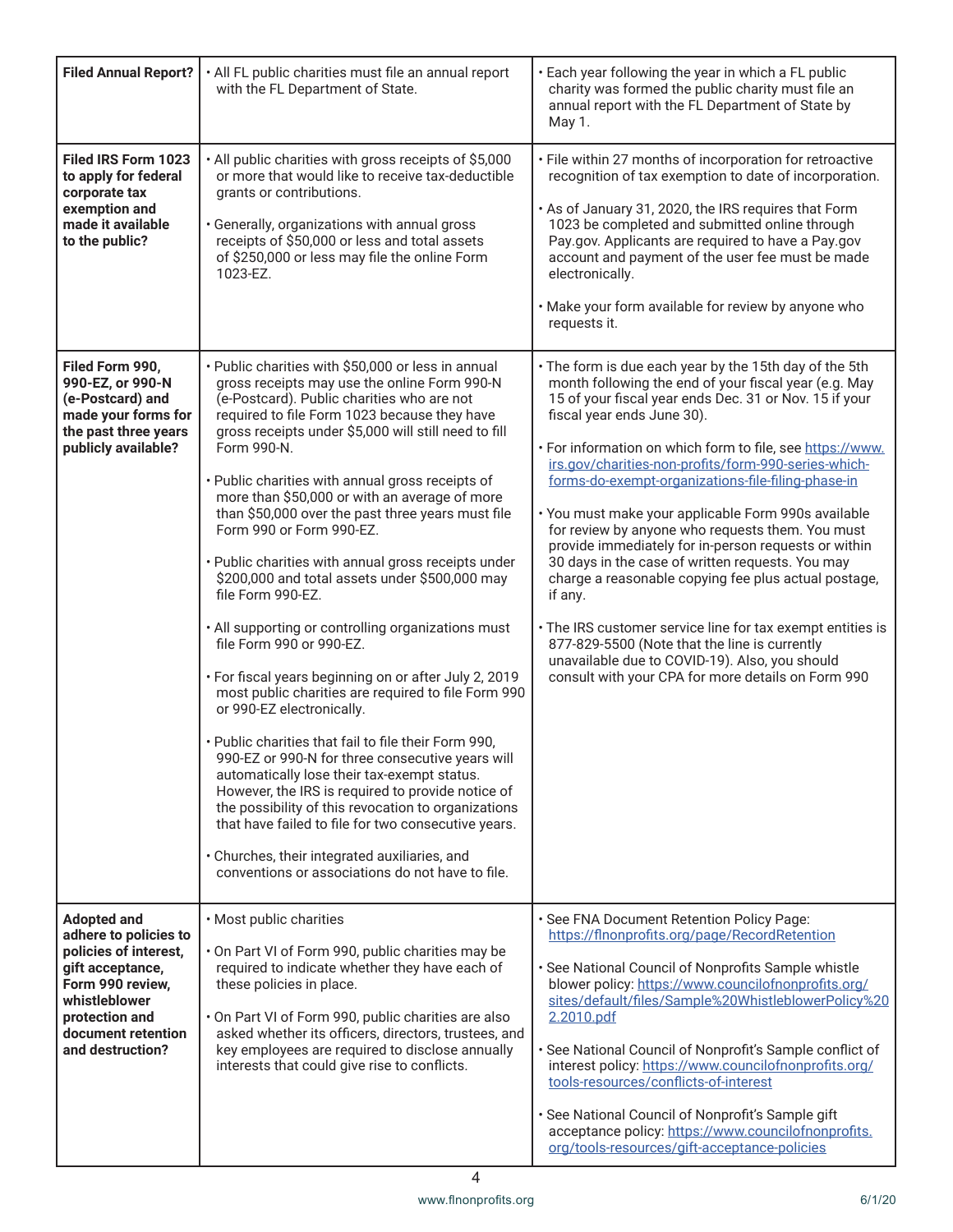| <b>Used comparability</b><br>data to determine<br>executive<br>compensation?                                                                                                                    | • Public charities with paid employees<br>· Form 990 requires public charities to indicate<br>whether they used comparability data to<br>determine salaries and benefits.                                                                                                                                                                                                                                                                                                                                                                                                                                           | · See FNA's compensation survey as a guide:<br>https://flnonprofits.org/page/CompensationSurvey                                                                                                                                                                                                                                                                                                                                                                                                                                       |
|-------------------------------------------------------------------------------------------------------------------------------------------------------------------------------------------------|---------------------------------------------------------------------------------------------------------------------------------------------------------------------------------------------------------------------------------------------------------------------------------------------------------------------------------------------------------------------------------------------------------------------------------------------------------------------------------------------------------------------------------------------------------------------------------------------------------------------|---------------------------------------------------------------------------------------------------------------------------------------------------------------------------------------------------------------------------------------------------------------------------------------------------------------------------------------------------------------------------------------------------------------------------------------------------------------------------------------------------------------------------------------|
| <b>Reported and paid</b><br>tax on Unrelated<br><b>Business Income</b><br>(UBIT) and made your<br>Form 990-T for the<br>past three years<br>publicly available?                                 | . Any public charity with unrelated business income<br>of \$1,000 or more.<br>· For more information, see IRS Publication 598,<br>Tax on Unrelated Business Income of Exempt<br>Organization. www.irs.gov/pub/irs-pdf/p598.pdf<br>. A public charity that has unrelated trade or<br>business income for federal tax purposes is<br>subject to Florida corporate income tax.                                                                                                                                                                                                                                         | · File IRS Form 990-T (www.irs.gov/forms-pubs/about-<br>form-990-t) each year by the 15th day of the 5th<br>month after your fiscal year ends (e.g. May 15 of<br>your fiscal year ends Dec. 31 or Nov. 15 if your fiscal<br>year ends June 30).<br>• A public charity is required to file a Florida Corporate<br>Income/Franchise Tax Return (Form F-1120) only<br>when the public charity has "unrelated business<br>income or is filing Form 990-T with the IRS. flor<br>idarevenue.com/taxes/businesses/Pages/nonprofit.<br>aspx   |
| Are you nonpartisan?                                                                                                                                                                            | · All 501(c)(3) public charities are prohibited from<br>supporting or opposing candidates for office or<br>political parties.                                                                                                                                                                                                                                                                                                                                                                                                                                                                                       | · Ensure that your board members and staff<br>understand that they shall not suggest or imply that<br>they are acting on behalf of the public charity when<br>engaging in any personal political activities.                                                                                                                                                                                                                                                                                                                          |
| Elect 501(h) status<br>to establish clear<br>lobbying limits?                                                                                                                                   | . A public charity that will engage in lobbying can<br>choose to elect 501(h) status. Under Section<br>501(h), public charities may use up to 20% of the<br>first \$500,000 of its exempt purpose expenditures<br>for direct lobbying.<br>. Public charities that do not take the 501(h)<br>election must be prepared to demonstrate that<br>lobbying is an "insubstantial" part of its activities.                                                                                                                                                                                                                 | • Complete IRS Form 5768 to elect 501(h) status for<br>the current year and subsequent years. Once<br>elected, the election will remain in place until<br>revoked. www.irs.gov/pub/irs-pdf/f5768.pdf<br>· For additional information, see www.councilofnon<br>profits.org/taking-the-501h-election<br>· For additional information, join FNA's advocacy<br>101 training. Visit https://flnonprofits.org/events/<br>event_list.asp?                                                                                                    |
| <b>Provided donors</b><br>with letters of<br>acknowledgement for<br>"quid pro quo" gifts of<br>\$75 or more and all<br>gifts of \$250 or more?                                                  | • Every public charity that provides goods or<br>services to donors in exchange for contributions<br>above \$75, must disclose the value of the goods<br>and services received by the donor, and only<br>the amount contributed in excess of this value is<br>tax-deductible to the donor.                                                                                                                                                                                                                                                                                                                          | · See IRS Publication 1771 (www.irs.gov/pub/irs-pdf/<br>p1771.pdf) for gift acknowledgement guidelines.<br>• Donors are responsible for obtaining written gift<br>acknowledgement for contributions of \$250 or<br>more, but it is considered a best practice for public<br>charities to send timely gift acknowledgements to<br>donors for all contributions.<br>· See National Council of Nonprofit's Sample gift<br>acknowledgement policy: https://www.councilofnon<br>profits.org/tools-resources/saying-thank-you-to-<br>donors |
| <b>Applied for the</b><br><b>Florida charitable</b><br>solicitation license,<br>renewed it each year,<br>and included the<br>required disclosure<br>statement on your<br>fundraising materials? | • Prior to soliciting contributions Florida requires<br>that the public charity register with the Florida<br>Department of Agriculture and Consumer<br>Services (FDACS).<br>• Charitable organizations and fundraisers that<br>solicit contributions are prohibited from<br>commingling charitable contributions with<br>noncharitable funds. This means that<br>contributions should be kept in a separate<br>account from funds that are not used for a<br>charitable purpose. Additionally, charitable<br>organizations and fundraisers are required to<br>keep documents to show how contributions are<br>used. | • You may register online using a link provided on the<br>FDACS website https://www.fdacs.gov/Busi<br>ness-Services/Solicitation-of-Contributions<br>• You may also find a copy of the registration<br>application here https://forms.freshfromflorida.<br>com/10100.pdf<br>· This registration is annual and must be renewed<br>yearly. If your public charity receives more than<br>\$1,000,000 in contributions in a given year, your<br>financials must be audited by a CPA.                                                      |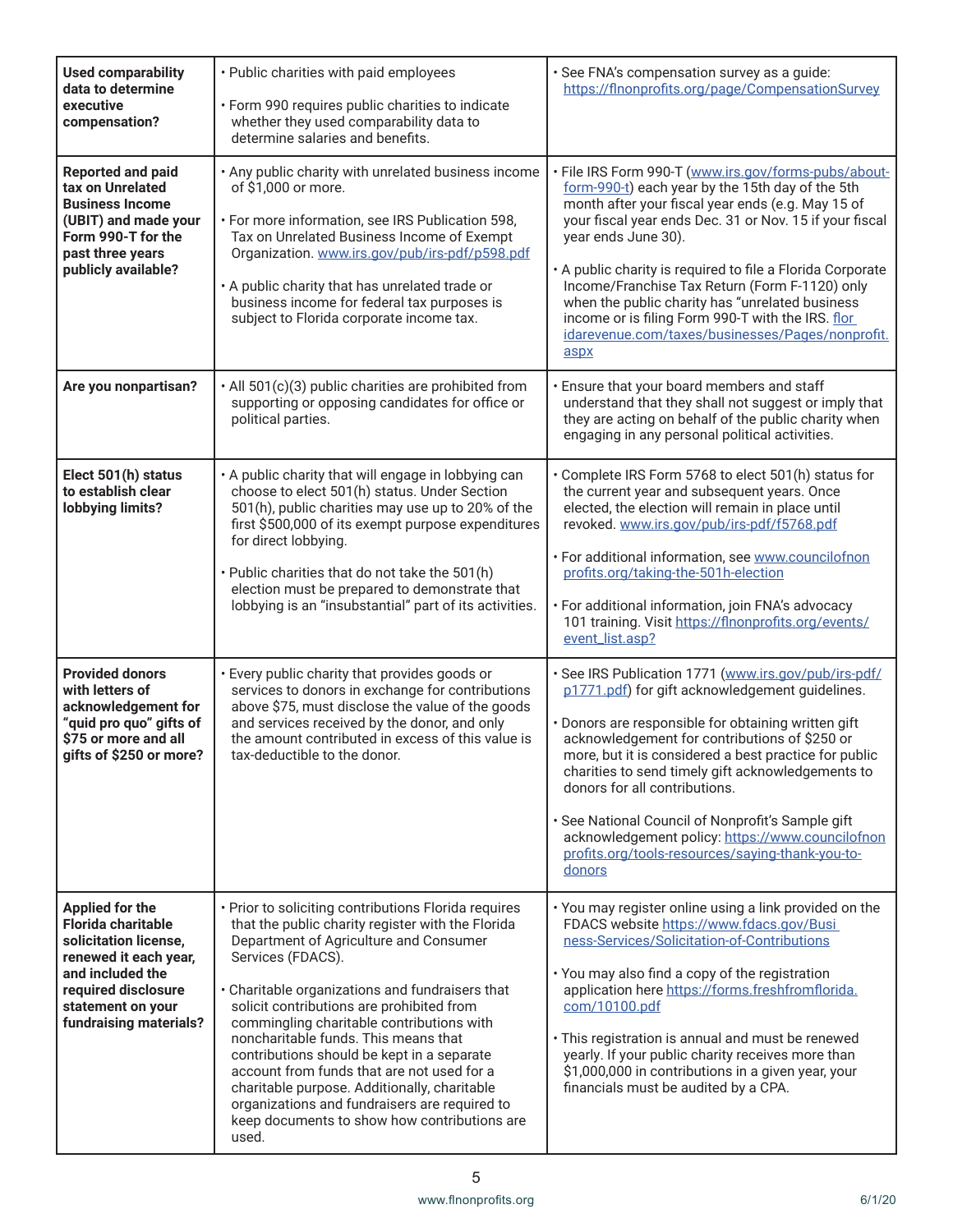| <b>Checked into the</b><br>compliance for<br>fundraising solicitation<br>for state from which<br>you receive donations? | . 41 states require solicitation and public charities<br>must register in states from which they receive<br>donations                                                                                                                                                                                                                                                                                                                                                                                                                                                                                                                                                                                                                                                                                                                                                                                                                                                                                                                                                                                                                                | . Visit the National Association of State Charity<br>Officials website for more information: https://www.<br>nasconet.org/resources/state-government/<br>. If you will solicit contributions in other states, you<br>will need to check the requirements for those states.<br>For additional information, see www.councilofnon<br>profits.org/tools-resources/charitable-solicita<br>tion-registration                                                                                                                                                                                                                                                                                                         |
|-------------------------------------------------------------------------------------------------------------------------|------------------------------------------------------------------------------------------------------------------------------------------------------------------------------------------------------------------------------------------------------------------------------------------------------------------------------------------------------------------------------------------------------------------------------------------------------------------------------------------------------------------------------------------------------------------------------------------------------------------------------------------------------------------------------------------------------------------------------------------------------------------------------------------------------------------------------------------------------------------------------------------------------------------------------------------------------------------------------------------------------------------------------------------------------------------------------------------------------------------------------------------------------|----------------------------------------------------------------------------------------------------------------------------------------------------------------------------------------------------------------------------------------------------------------------------------------------------------------------------------------------------------------------------------------------------------------------------------------------------------------------------------------------------------------------------------------------------------------------------------------------------------------------------------------------------------------------------------------------------------------|
| <b>Confirmed that any</b><br>contract fundraisers<br>or fundraising<br>consultants are<br>licensed?                     | . Any public charity that will use a contractor to<br>solicit contributions or advise or assist in<br>fundraising activities.                                                                                                                                                                                                                                                                                                                                                                                                                                                                                                                                                                                                                                                                                                                                                                                                                                                                                                                                                                                                                        | · Florida requires that all "professional fundraising<br>consultants" and "professional solicitors" be<br>registered prior to engaging in fundraising activities<br>for a public charity.<br>• A "professional fundraising consultant" is a person<br>who is retained by a charitable organization or<br>sponsor for a fixed fee or rate under a written<br>agreement to plan, manage, conduct, carry on,<br>advise, consult, or prepare material for a<br>solicitation of contributions in this state but who<br>does not solicit contributions or employ, procure, or<br>engage any compensated person to solicit<br>contributions and who does not at any time have<br>custody or control of contributions. |
| <b>Applied for exemption</b><br>from Florida sales and<br>use tax?                                                      | · Florida law grants certain public charities<br>specific exemptions from Florida sales and use<br>tax. In order to receive this exemption your public<br>charity must obtain a Florida Consumer's<br>Certificate of Exemption for the Florida<br>Department of Revenue.<br>· Renewal Process: At the end of the five-year<br>period, the Department will use available<br>information to determine whether your nonprofit<br>organization or governmental entity is actively<br>engaged in an exempt endeavor. When the<br>Department is able to determine that your<br>nonprofit organization or governmental entity<br>continues to be actively engaged in an exempt<br>endeavor using available information, a new<br>Consumer's Certificate of Exemption will be<br>issued. When the Department is unable to make a<br>determination based on the available information,<br>a letter requesting the documentation listed in<br>"How to Establish Qualification" for the<br>appropriate exemption category will be mailed to<br>you. If you fail to respond to the written requests,<br>your certificate will expire and will not be<br>renewed. | · Submit a completed Application for a Consumer's<br>Certificate of Exemption Form DR-5 with the FL<br>Department of Revenue. For more information, see<br>https://floridarevenue.com/taxes/businesses/Pag<br>es/nonprofit_sales_tax.aspx                                                                                                                                                                                                                                                                                                                                                                                                                                                                      |
| <b>Correctly classify</b><br>all employees and<br>independent<br>contractors?                                           | . Any public charity which has paid employees,<br>consultants, or contractors. The U.S. Department<br>of Labor, IRS, and FL Department of Revenue may<br>impose penalties if a public charity improperly<br>classifies someone as an independent contractor<br>when they are an employee.                                                                                                                                                                                                                                                                                                                                                                                                                                                                                                                                                                                                                                                                                                                                                                                                                                                            | · The IRS provides specific criteria for classifying<br>employees and contractors. See IRS Publication<br>1779 www.irs.gov/pub/irs-pdf/p1779.pdf<br>· The U.S. Department of Labor has also established<br>a fact sheet detailing which factors employers<br>should consider when classifying workers as<br>employees or independent contractors. www.dol.<br>gov/sites/dolgov/files/WHD/legacy/files/whdfs13.<br>pdf                                                                                                                                                                                                                                                                                          |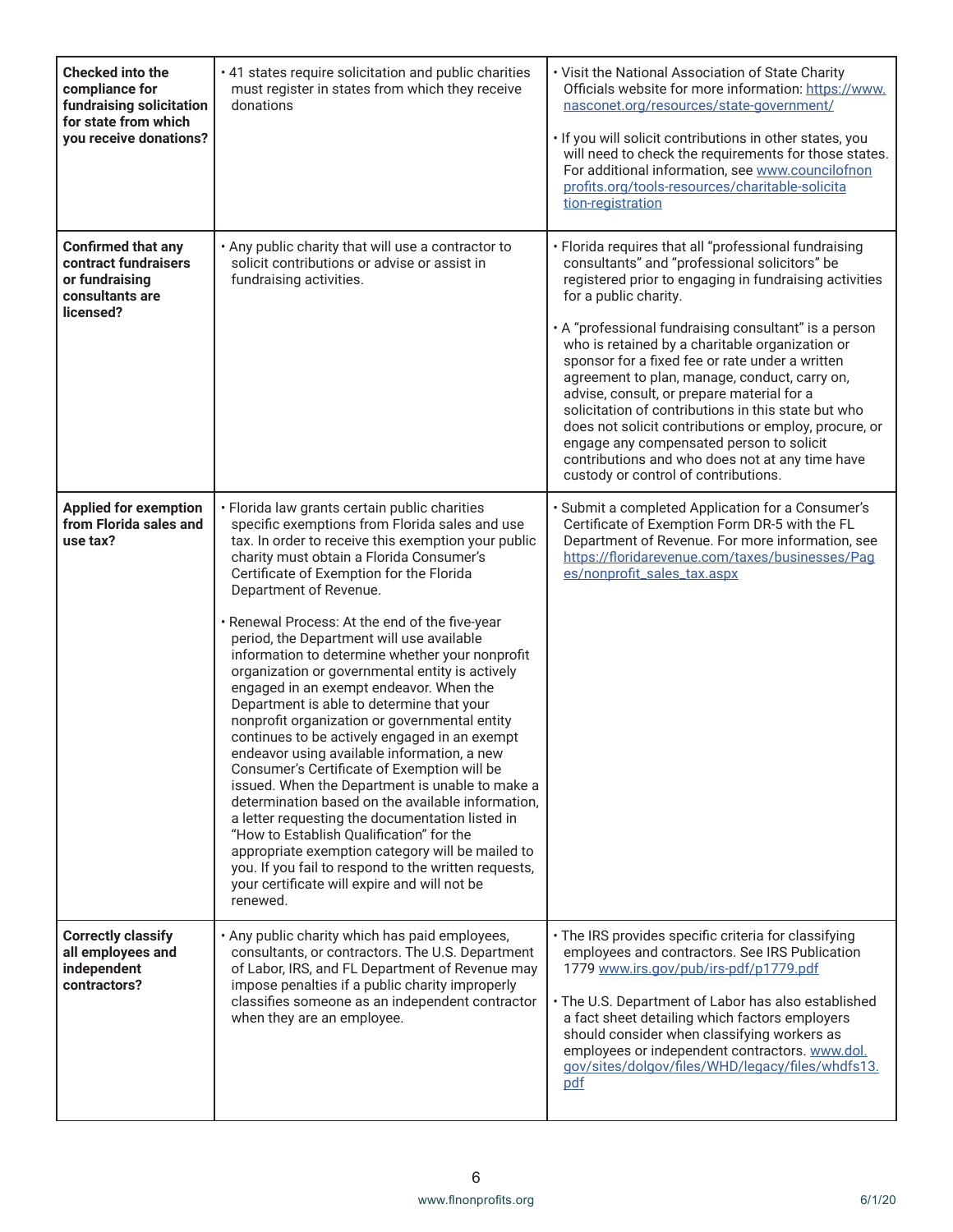| <b>Correctly classify all</b><br>employees as either<br>exempt or non-exempt<br>from the Fair Labor<br><b>Standards Act (FLSA)</b><br>and paid overtime<br>where appropriate? | . Any public charity with paid employees.                                                                                                                                                                                                                                                                                                                                                                                                                                                                                               | · Employees are exempt from the overtime pay<br>requirements of FLSA if they meet all the following:<br>(1) paid at least the minimum salary level; (2) paid<br>on a salary basis; and (3) exercise job duties that are<br>classified as exempt. The minimum salary threshold<br>is \$35,568 per year (\$684 per week). Highly<br>compensated employees with salaries of \$107,432<br>or more are also exempt from overtime pay<br>requirements if they regularly perform some of the<br>job duties of executive, administrative, or<br>professional employees.<br>. An employee's status may change at any time during<br>the year.<br>. Non-exempt staff must receive 1.5 times their usual<br>hourly rate for any time they work in excess of 40<br>hours in a week.<br>• For more information see the U.S. Department of<br>Labor Fact sheet: www.dol.gov/sites/dolgov/files/<br>WHD/legacy/files/fs17a_overview.pdf |
|-------------------------------------------------------------------------------------------------------------------------------------------------------------------------------|-----------------------------------------------------------------------------------------------------------------------------------------------------------------------------------------------------------------------------------------------------------------------------------------------------------------------------------------------------------------------------------------------------------------------------------------------------------------------------------------------------------------------------------------|--------------------------------------------------------------------------------------------------------------------------------------------------------------------------------------------------------------------------------------------------------------------------------------------------------------------------------------------------------------------------------------------------------------------------------------------------------------------------------------------------------------------------------------------------------------------------------------------------------------------------------------------------------------------------------------------------------------------------------------------------------------------------------------------------------------------------------------------------------------------------------------------------------------------------|
| <b>Followed all state and</b><br>federal employment<br>laws including: filing<br>I-9, W-2, and W-4<br>forms; withholding tax;<br>employment tax?                              | . Any public charity with paid employees.<br>. The public charity must pay Social Security and<br>Medicare taxes for all employees.                                                                                                                                                                                                                                                                                                                                                                                                     | · For information on withholding and federal<br>employment taxes, see www.irs.gov/chari<br>ties-non-profits/employment-taxes-for-exempt-orga<br>nizations<br>· For information on Form I-9, see www.uscis.gov/i-9                                                                                                                                                                                                                                                                                                                                                                                                                                                                                                                                                                                                                                                                                                        |
| <b>Determined if you</b><br>are liable for FL<br>reemployment tax?                                                                                                            | . A public charity is liable for reemployment tax if<br>it employs four or more workers for any portion<br>of a day in 20 different calendar weeks during the<br>current or preceding calendar year.<br>• Churches and schools are exempt from this<br>reemployment tax liability.                                                                                                                                                                                                                                                      | • A Florida Business Tax Application (DR-1) must be<br>completed to provide necessary information to<br>determine if the public charity is liable for<br>reemployment tax. (floridarevenue.com/taxes/reg<br><i>istration</i> )<br>· For more information, see (https://floridarevenue.<br>com/taxes/taxesfees/Pages/reemployment.aspx)                                                                                                                                                                                                                                                                                                                                                                                                                                                                                                                                                                                   |
| <b>Obtained workers'</b><br>compensation<br>insurance?                                                                                                                        | • Public charities with four or more employees are<br>required to provide workers compensation<br>insurance for their employees.                                                                                                                                                                                                                                                                                                                                                                                                        | • Contact the Florida Division of Workers'<br>Compensation at (850) 413-1609. https://www.my<br>floridacfo.com/division/wc/employer/coverage.htm                                                                                                                                                                                                                                                                                                                                                                                                                                                                                                                                                                                                                                                                                                                                                                         |
| <b>Properly compensated</b><br>your paid interns?                                                                                                                             | · Public charities may use volunteer interns<br>provided, that they are unpaid, not provided a<br>stipend and would not be considered an<br>employee under the FLSA.<br>. If a public charity chooses to pay its interns, these<br>interns may be classified as employees subject to<br>the minimum wage and overtime pay<br>requirements under the FLSA. If a public charity<br>pays an intern stipend below the Florida minimum<br>wage of \$8.56 per hour, it must ensure that the<br>internship would not be considered employment. | • The U.S. Department of Labor provided a fact sheet<br>for determining if interns would be considered<br>employees under the FLSA. www.dol.gov/sites/dol<br>gov/files/WHD/legacy/files/whdfs71.pdf<br>· See the National Council of Nonprofits' resource on<br>nonprofit interns at www.councilofnonprofits.org/<br>tools-resources/interns-employee-or-volunteer                                                                                                                                                                                                                                                                                                                                                                                                                                                                                                                                                       |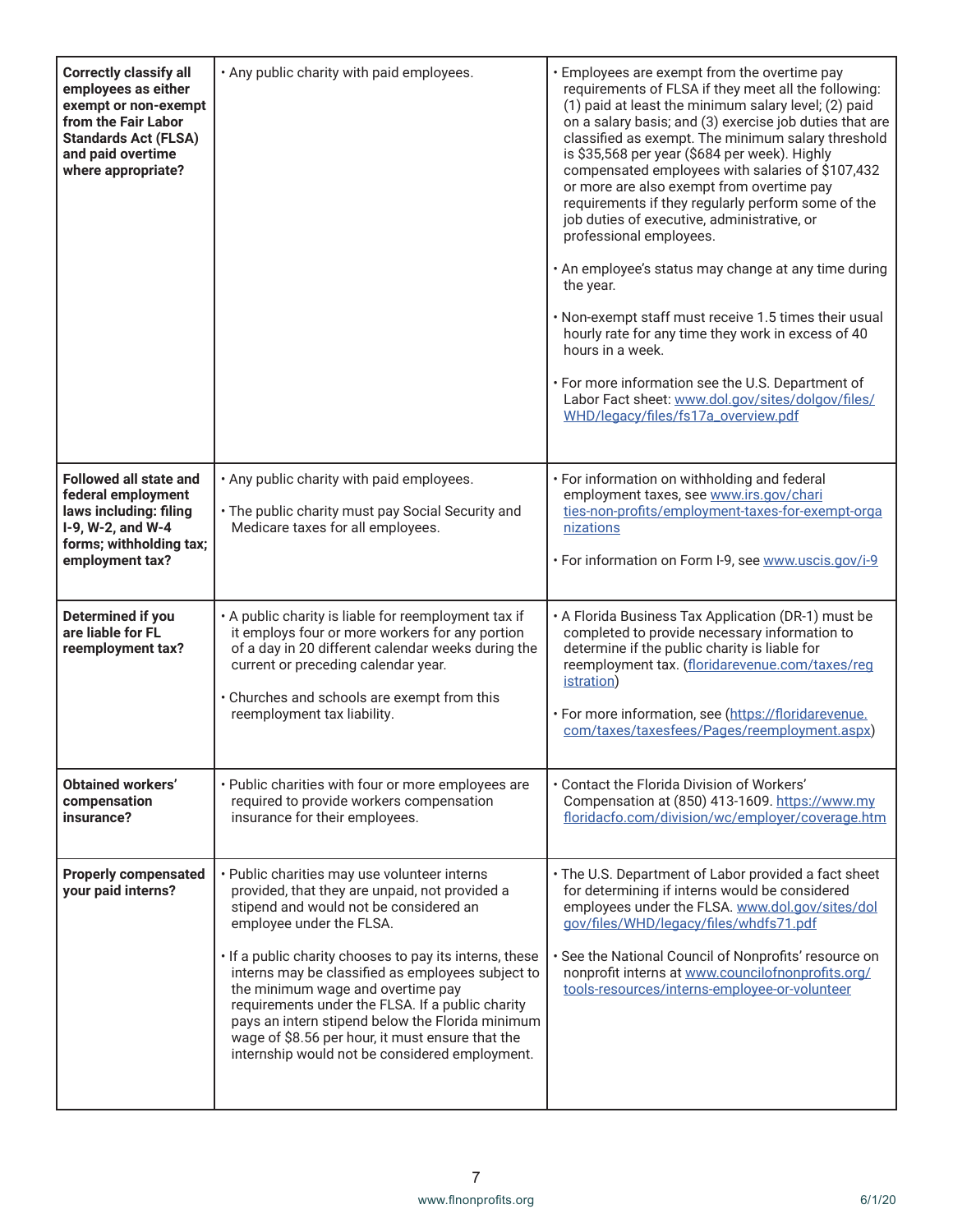| Created a plan<br>document for your<br>employee retirement<br>plan and electronically<br>filed a Form 5500? | · Public charities which establish a 403(b) plan or<br>any other retirement plan subject to the<br><b>Employment Retirement Income Security Act</b><br>(ERISA).                                                                                                                                                                                                                                                | . If your public charity establishes a 403(b) or 401(k)<br>plan, then you must have a written plan document. It<br>is advisable to work with the third-party<br>administrator to establish and administer your plan.<br>· You must file Form 5500 electronically. The due date<br>for Form 5500 is seven months after the plan-year<br>for your plan ends.<br>· Individuals at your public charity that will be<br>responsible for signing your Form 5500 need to<br>register on the Department of Labor's EFAST2<br>website. https://www.efast.dol.gov/welcome.html                                                                                                                                                                                                                                                                                                                                                                                                                                                                                                                                                                                                                                                                                                                                                                                                                                                                                                                                                                                                                                                                                                                                                                                                                                                                                                                                                              |
|-------------------------------------------------------------------------------------------------------------|----------------------------------------------------------------------------------------------------------------------------------------------------------------------------------------------------------------------------------------------------------------------------------------------------------------------------------------------------------------------------------------------------------------|-----------------------------------------------------------------------------------------------------------------------------------------------------------------------------------------------------------------------------------------------------------------------------------------------------------------------------------------------------------------------------------------------------------------------------------------------------------------------------------------------------------------------------------------------------------------------------------------------------------------------------------------------------------------------------------------------------------------------------------------------------------------------------------------------------------------------------------------------------------------------------------------------------------------------------------------------------------------------------------------------------------------------------------------------------------------------------------------------------------------------------------------------------------------------------------------------------------------------------------------------------------------------------------------------------------------------------------------------------------------------------------------------------------------------------------------------------------------------------------------------------------------------------------------------------------------------------------------------------------------------------------------------------------------------------------------------------------------------------------------------------------------------------------------------------------------------------------------------------------------------------------------------------------------------------------|
| <b>Provided health</b><br>insurance for your<br>employees?                                                  | . A public charity which has 50 or more full-time<br>employees, including full-time equivalents, on<br>average for the prior year is considered a large<br>employer under the Affordable Care Act and is<br>required to offer health insurance coverage to its<br>employees.<br>. Public charities that are not considered large<br>employers have the option to offer health<br>coverage for their employees. | • Public charities that are considered large employers<br>and therefore required to offer health insurance to<br>its employees, must file Form 1095-C and 1094-C<br>with the IRS. For additional information, see www.<br>irs.gov/affordable-care-act/employers/affordable-<br>care-act-tax-provisions-for-large-employers<br>· Public charities that are not classified as large<br>employers under the Affordable Care Act have the<br>option of offering health coverage to their<br>employees. For additional information on healthcare<br>options for small public charities, see www.health<br>care.gov/small-businesses/                                                                                                                                                                                                                                                                                                                                                                                                                                                                                                                                                                                                                                                                                                                                                                                                                                                                                                                                                                                                                                                                                                                                                                                                                                                                                                   |
| <b>Adhered to state laws</b><br>for drawing by chance?                                                      | . Any public charity that offers a raffle or drawing<br>by chance as a fundraising event.                                                                                                                                                                                                                                                                                                                      | . The public charity must make sure that all brochures,<br>advertisements, notices, tickets, or entry blanks<br>used in connection with a drawing by chance<br>conspicuously discloses: 1) the rules governing the<br>conduct and operation of the drawing; 2) the full<br>name of the organization and its principal place of<br>business; 3) the source of the funds used to award<br>cash prizes or purchase prizes; 4) the date, hour, and<br>place where the winner will be chosen and the prizes<br>will be awarded, unless the brochures,<br>advertisements etc. are not offered to the public<br>more than 3 days prior to the drawing; and 5) that no<br>purchase or contribution is necessary.<br>· If you are offering a raffle of drawing by chance you<br>may not engage in any of the following: 1) design,<br>engage in, promote, or conduct any drawing in which<br>the winner is predetermined by means of matching,<br>instant win, or preselected sweepstakes or<br>otherwise or in which the selection of the winners<br>is in any way rigged; 2) require an entry fee,<br>donation, substantial consideration, payment, proof<br>of purchase, or contribution as a condition of<br>entering the drawing or of being selected to win a<br>prize. However, this paragraph does not prohibit an<br>organization from suggesting a minimum donation<br>or from including a statement of such suggested<br>minimum donation on any printed material used in<br>connection with the fundraising event or drawing;<br>3) condition the drawing on a minimum number of<br>tickets having been disbursed to contributors or<br>on a minimum amount of contributions having been<br>received; 4) arbitrarily remove, disqualify, disallow,<br>or reject any entry or to discriminate in any<br>manner between entrants who gave contributions<br>to the organization and those who did not give such<br>contributions; |